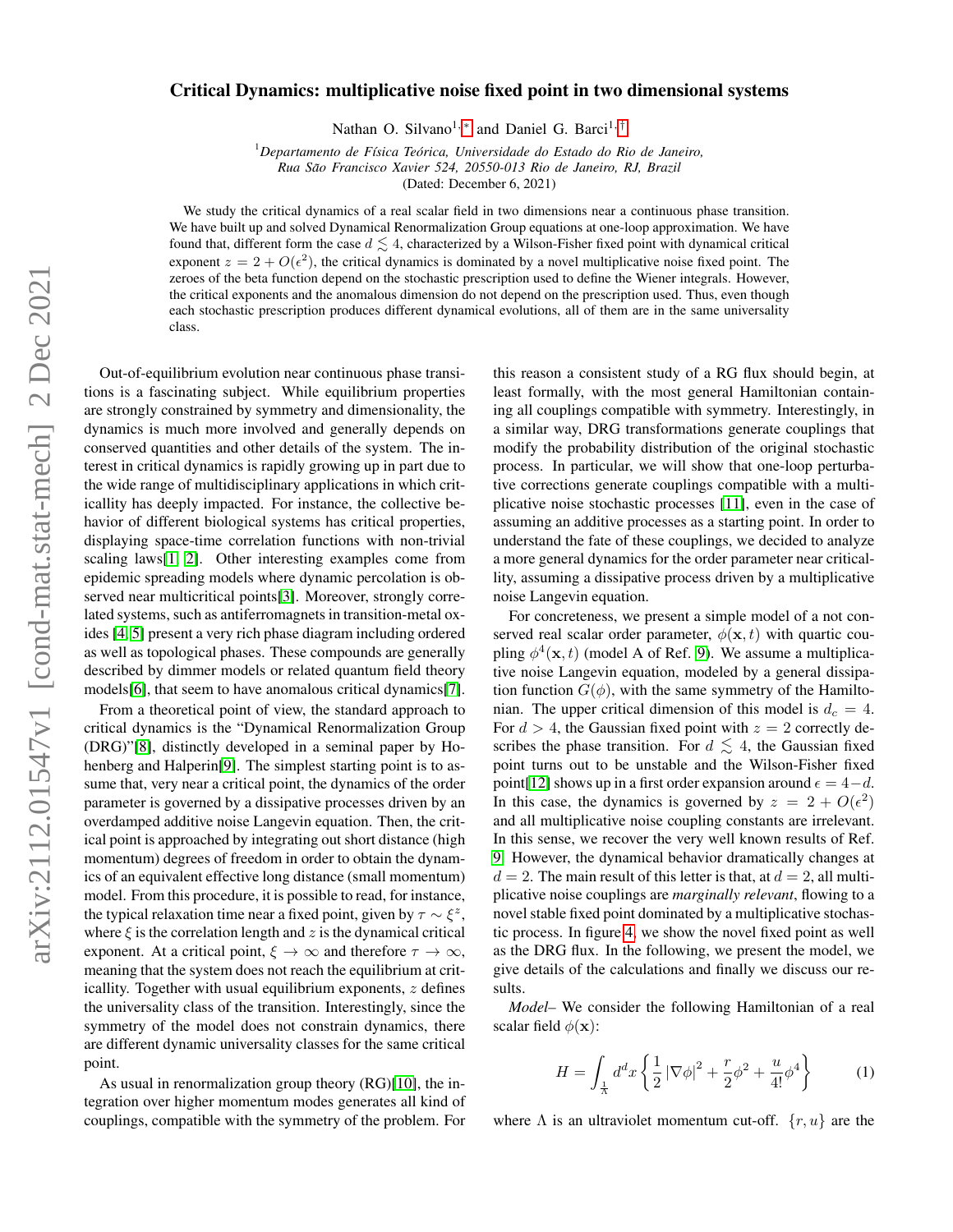quadratic and quartic coupling constants respectively. The dynamic evolution is given by the Langevin equation,

<span id="page-1-0"></span>
$$
\frac{\partial \phi(\mathbf{x},t)}{\partial t} = -\Gamma \frac{\delta H}{\delta \phi(\mathbf{x},t)} + G(\phi^2) \eta(\mathbf{x},t)
$$
 (2)

where  $\eta(\mathbf{x}, t)$  is a Gaussian white noise field:  $\langle \eta(\mathbf{x}, t) \rangle = 0$ and  $\langle \eta(\mathbf{x}, t) \eta(\mathbf{x}', t') \rangle = 2\Gamma \delta(\mathbf{x} - \mathbf{x}') \delta(t - t')$ .  $\Gamma$  is a diffusion constant and  $G(\phi^2)$  is a diffusion function characterizing the multiplicative noise distribution.  $\langle \ldots \rangle$  represents stochastic mean value. In order to correctly define Eq. [\(2\)](#page-1-0), we need to fix a stochastic prescription to properly compute the time Wiener integrals. In this paper, we adopted the so called Generalized Stratonovich prescription that is parametrized by a real number  $0 \leq \alpha \leq 1$ , in such a way that different values of  $\alpha$  correspond to specific prescriptions. For instance,  $\alpha = 0$ is the Itô prescription,  $\alpha = 1/2$  is the Stratonovich one, while  $\alpha = 1$  is the Hangii-Klimontovich or anti-Itô convention[\[13\]](#page-3-14).

To compute dynamical correlation functions, we use a generalized Martin-Siggia-Rose-Janssen-DeDominicis formalism (MSRJD) [\[14](#page-3-15)[–16\]](#page-3-16), that represents the Langevin dynamics by a field theory. The generating functional [\[13,](#page-3-14) [17,](#page-3-17) [18\]](#page-3-18)

$$
Z[J_{\phi}, J_{\varphi}] = \int \mathcal{D}\phi \mathcal{D}\varphi \mathcal{D}\bar{\xi} \mathcal{D}\xi \ e^{-S[\phi, \varphi, \bar{\xi}, \xi] + \int d^d x dt \{J_{\phi}\phi + J_{\varphi}\varphi\}}
$$
\n(3)

is written as a functional integral over four fields, where  $\phi(\mathbf{x}, t)$  and  $\phi(\mathbf{x}, t)$  are two real scalar fields essentially representing a local order parameter and a response field respectively.  $\xi(\mathbf{x}, t)$  and  $\xi(\mathbf{x}, t)$  are anticommuting Grassmann fields.

The "action" is given by,

$$
S = \int_{\frac{1}{\lambda}} d^d x dt \, i\varphi \left\{ \frac{\partial \phi}{\partial t} + \frac{\Gamma}{2} \frac{\delta H}{\delta \phi} + \Gamma G \frac{\delta G}{\delta \phi} \bar{\xi} \xi \right\} + \frac{\Gamma}{2} G^2 \varphi^2
$$

$$
- \int_{\frac{1}{\lambda}} d^d x dt d^d x' dt' \bar{\xi}(\mathbf{x}, t) K(\mathbf{x} - \mathbf{x}', t - t') \xi(\mathbf{x}, t) \tag{4}
$$

where the kernel

$$
K(\mathbf{x} - \mathbf{x}', t - t') = \frac{d\delta(t - t')}{dt} + \frac{\Gamma}{2} \frac{\delta^2 H}{\delta \phi(\mathbf{x}, t) \delta \phi(\mathbf{x}', t)} \quad (5)
$$

Without loose generality, we chose a diffusion function satisfying  $G(0) = 1$ , which is the usual additive noise value. Then, we can write

$$
G^{2}(\phi^{2}) = 1 + \sum_{n=1}^{\infty} g_{n} \phi^{2n}
$$
 (6)

where  $g_n$ , with  $n = 1, 2, \ldots$ , are coupling constants defining the multiplicative noise distribution.

By trivial power counting, we immediately verify that  $[r] =$ 2,  $[u] = 4 - d$ ,  $[\Gamma] = z - 2$  and  $[g_n] = n(2 - d)$ , where the notation [. . .] indicates dimension in powers of momentum. Of course, the dimensions of  $r$  and  $u$  are the usual ones in the equilibrium theory. This defines the upper-critical dimension  $d_c = 4$ . The dynamical critical exponent z is fixed by demanding  $[\Gamma] = 0$ . For  $d > 2$ ,  $[g_n] < 0$ , therefore, all the multiplicative noise couplings are irrelevant at tree level. However, at  $d = 2$ ,  $[g_n] = 0$ ,  $\forall n$ . In this case, the entire function  $G[\phi]$  produces marginal couplings at tree level. In order to study the fate of the multiplicative coupling, it is necessary to compute fluctuations.

Let us study in detail the simpler model of just one marginal coupling constant  $g_1 = g$ , and  $g_n = 0$  for  $n \neq 1$ . In this case,  $G^2 = 1 + g\phi^2$ . We can split the action into two terms,  $S = S_0 + S_I$ , where  $S_0$  is the quadratic part and  $S_I$  codifies interaction terms. We find,

<span id="page-1-3"></span><span id="page-1-1"></span>
$$
S_0 = \int_{\frac{1}{\Lambda}} d^d x dt \left\{ i\varphi \Delta \phi + \frac{\Gamma}{2} \varphi^2 - \bar{\xi} \Delta \xi \right\} \tag{7}
$$

where the differential operator  $\Delta = \partial_t + (\Gamma/2)(-\nabla^2 + r)$ . The interacting part of the action reads,

$$
S_I = \int_{\frac{1}{\Lambda}} d^d x dt \times
$$
  
 
$$
\times \left\{ \frac{i u \Gamma}{3!2} \varphi \phi^3 - \frac{u \Gamma}{4} \phi^2 \bar{\xi} \xi + \frac{g \Gamma}{2} \varphi^2 \phi^2 + ig \Gamma \varphi \phi \bar{\xi} \xi \right\}.
$$
  
(8)

The last two terms codify the effect of multiplicative noise dynamics.

*DRG transformation–* In order to built a DRG transformation we firstly lower the ultraviolet cut-off to  $\Lambda/b$ , with  $b > 1$ and split the fields:  $\phi = \phi^{\lt} + \phi^{\gt}$ ,  $\varphi = \varphi^{\lt} + \varphi^{\gt}$ ,  $\bar{\xi} = \bar{\xi}^{\lt} + \bar{\xi}^{\gt}$ and  $\xi = \xi^{\le} + \xi^{\ge}$ , in such a way that the Fourier transformed fields with superscript "<", have support within the sphere  $k < \Lambda/b$ , while the fields labeled by ">" have support on a spherical shell  $\Lambda/b < k < \Lambda$ . We define the transformed action  $S'_{\Lambda/b}[\phi^{\lt}\gamma, \phi^{\lt}\gamma, \bar{\xi}^{\lt}\gamma, \xi^{\lt}\gamma]$ , by integrating out the fields with momentum higher than  $\Lambda/b$  in the following way

<span id="page-1-2"></span>
$$
e^{-S'_{\Lambda/b}} = \int \mathcal{D}\phi^> \mathcal{D}\phi^> \mathcal{D}\bar{\xi}^> \mathcal{D}\xi^> e^{-S_{\Lambda}[\phi,\varphi,\bar{\xi},\xi]}
$$
(9)

Since the transformed action,  $S'_{\Lambda/b}$ , has a momentum cut-off  $\Lambda/b$ , in order to compare it with the original one,  $S_{\Lambda}$ , with cut-off  $\Lambda$ , we re-scale momentum, frequency and fields as

$$
k' = bk \,, \omega' = b^z \omega \tag{10}
$$

$$
\varphi^{<}(k'/b, \omega'/b^{z}) = b^{\frac{d-2+2z}{2}-\eta_{1}} \varphi(k', \omega')
$$
 (11)

$$
\phi^{<}(k'/b, \omega'/b^{z}) = b^{\frac{d+2+2z}{2} + \eta_{2}} \phi(k', \omega')
$$
 (12)

$$
\bar{\xi}^{<}(k'/b,\omega'/b^{z}) = b^{\frac{d}{2}+\eta_{3}}\bar{\xi}(k',\omega')
$$
 (13)

$$
\xi^{<}(k'/b,\omega'/b^{z}) = b^{\frac{d}{2}+\eta_{3}}\xi(k',\omega')
$$
 (14)

where z is the dynamical critical exponent and  $\eta_1, \eta_2, \eta_3$  are anomalous dimensions. By comparing the coupling constants in  $S'$  with  $S$  and, considering an infinitesimal transformation  $b = 1 + \delta\ell$ , with  $\delta\ell \ll 1$ , we find DRG differential equations for  $\{r(\ell), u(\ell), \Gamma(\ell), g(\ell)\}.$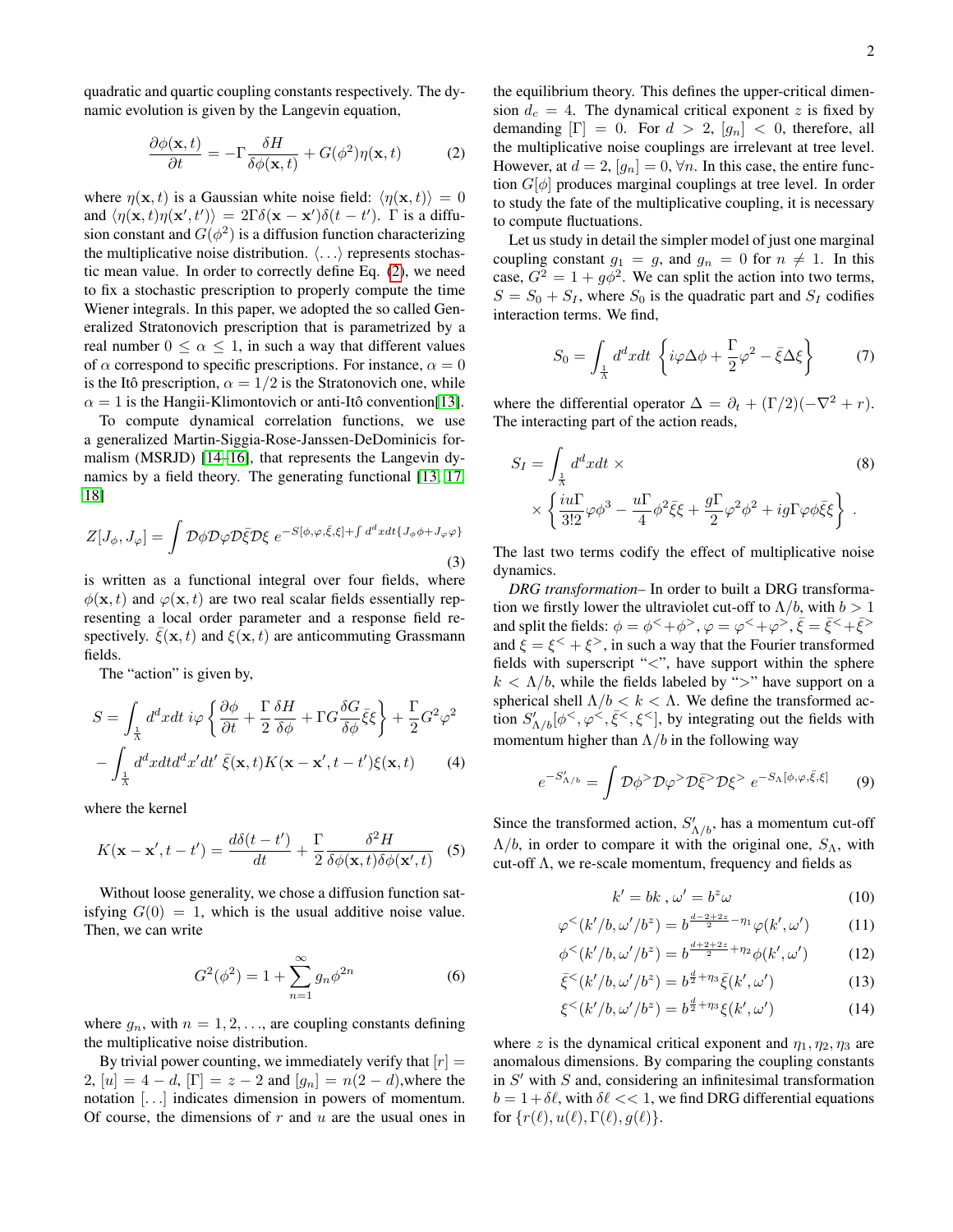

<span id="page-2-0"></span>FIG. 1. Vertex as read from the action  $S_I$  of Eq. [\(8\)](#page-1-1). The dashed line represent the field  $\varphi(\mathbf{x}, t)$  while the solid line  $\phi(\mathbf{x}, t)$ . The wiggle lines corresponds to the Grassmann fields  $\{\bar{\xi}(\mathbf{x},t), \xi(\mathbf{x},t)\}\)$ . The last two vertex characterize the multiplicative noise distribution.



<span id="page-2-1"></span>FIG. 2. First order corrections. Internal continuous lines represent the  $G$  propagator, while internal arrowed lines correspond to the response function  $R$ <sup>></sup>. Wiggle internal lines represent Grassmann propagators. The diagrams I, II, III, V and VI are contributions that essentially renormalize the r parameter. Diagram IV, contribute to renormalize Γ, been responsible for the anomalous dimension η.

*Perturbative one-loop DRG–* The main difficulty of this procedure is to compute the functional integral of Eq. [\(9\)](#page-1-2). To do this, we implement a perturbative calculation. To second order in the couplings we find,

$$
S'_{\Lambda/b} = S^{\lt} + \langle S_I \rangle_{S_0^{\gt}} - \frac{1}{2} \left( \langle S_I^2 \rangle_{S_0^{\gt}} - \langle S_I \rangle_{S_0^{\gt}}^2 \right) \tag{15}
$$

where  $S^{\leq} = S_0^{\leq} + S_I^{\leq}$  means the action of Eqs. [\(7\)](#page-1-3) and [\(8\)](#page-1-1) with the substitution of the fields  $\phi, \varphi, \bar{\xi}, \xi$  by  $\phi^{\leq}, \varphi^{\leq}, \bar{\xi}^{\leq}, \xi^{\leq}$ . The notation  $\langle \ldots \rangle_{S_0^>}$  means the mean value computed with the quadratic action  $S_0$  of Eq. [\(7\)](#page-1-3) but with the momentum constrained to the small shell  $\Lambda/b < k < \Lambda$ . The more efficient way to organize this expansion is by using Feynman diagrams and grouping terms by the number of internal loops. In fig. [1](#page-2-0) we depicted the four vertex of our model. From  $S_0$  we can read two propagators:  $G^>(\mathbf{x} - \mathbf{x}', t - t') =$  $\langle \phi(\mathbf{x}, t) \phi(\mathbf{x}', t') \rangle$ , represented by an internal continuous line and  $R<sup>></sup>(**x** - **x**', t - t') = \langle \phi(**x**, t) \varphi(**x**', t') \rangle \Theta(t - t')$ , represented by an internal continuous line with an arrow. The Grassmann field propagator is related with the response function  $\langle \bar{\xi}(\mathbf{x},t)\xi(\mathbf{x}',t') \rangle = iR^>(\mathbf{x}-\mathbf{x}',t-t')$  and is represented by an internal wiggled line. The bare response fields are not correlated  $\langle \varphi(\mathbf{x}, t) \varphi(\mathbf{x}', t') \rangle = 0$ . In Fourier space, the propagators read,  $\tilde{G}^>(\mathbf{k}, \omega) = \Gamma[\omega^2 + \frac{\Gamma^2}{4} (k^2 + r)^2]^{-1}$  and  $R > (\mathbf{k}, \omega) = -i[-i\omega + \frac{\Gamma}{2}(k^2 + r)]^{-1}$ . In these expressions  $1 - \delta \ell < k/\Lambda < 1$ .

The first order corrections are depicted in fig. [2,](#page-2-1) while we show the relevant second order one loop diagrams in figure [3.](#page-2-2) We explicitly computed all diagrams and, after rescaling momenta, frequencies and fields, we can read the running cou-



<span id="page-2-2"></span>FIG. 3. One loop second order diagrams. The line conventions are the same of fig. [2](#page-2-1)

pling constants by comparing  $S'_{\Lambda}$  with the original action  $S_{\Lambda}$ .

The one-loop perturbative DRG equations are displayed in a simpler way by using dimensionless coupling constants. To this purpose we rescaled the couplings  $r \to r\Lambda^{-2}$ ,  $u \to$  $(\Omega_d/(2\pi)^d)u\Lambda^{d-4}$  and  $g \to (\Omega_d/(2\pi)^d)g\Lambda^{2-d}$ , where  $\Omega_d$ is the area of a  $(d - 1)$  dimensional sphere or radius one. We have found:

<span id="page-2-3"></span>
$$
\frac{dr}{d\ell} = 2r + \frac{1}{2}\frac{u}{1+r} - 2\alpha g\tag{16}
$$

<span id="page-2-4"></span>
$$
\frac{du}{d\ell} = (4-d)u - \frac{3}{2}\frac{u^2}{(1+r)^2} + 4\frac{ug}{1+r}
$$
\n(17)

$$
\frac{d\Gamma}{d\ell} = \{z - 2\} \Gamma \tag{18}
$$

<span id="page-2-5"></span>
$$
\frac{dg}{d\ell} = (2 - d)g + \frac{g^2}{1 + r} - \frac{5}{2}\frac{gu}{(1 + r)^2} + \frac{1}{4}\frac{u^2}{(1 + r)^3} \tag{19}
$$

with the anomalous dimensions,  $\eta \equiv \eta_1 = \eta_2 = \frac{q}{2(1+r)}$ and  $\eta_3 = 0$ . The first three equations, with  $g = 0$ , are the usual DRG equation at one-loop approximation. Multiplicative noise contributes with third term of Equation [\(16\)](#page-2-3), coming from diagrams III and V of figure [2.](#page-2-1) In these diagrams, the self-correlated response function is singular, therefore, it is necessary to define it as  $R_{\text{retarded}}^>(0,0) = -i\alpha$ , where the parameter  $\alpha$  corresponds with the stochastic prescription[\[17\]](#page-3-17), used to defined the Langevin equation [\(2\)](#page-1-0). Multiplicative noise also contribute to the evolution of  $u$ , as can be seen in Eq. [\(17\)](#page-2-4). The last term, proportional to  $ug$ , is generated by diagram 4 of figure [3.](#page-2-2) Eq. [\(19\)](#page-2-5) is the key equation that controls the fate of the multiplicative coupling. The last three terms come from diagrams 11, 12,13 and 14 of figure [3.](#page-2-2)

This system has several fixed points, depending essentially on dimensionality. For  $d > 4$ , the Gaussian fixed point,  $u^* =$  $r^* = g^* = 0$  with  $z = 2$  correctly describes the phase transition. For  $d \leq 4$ , a Wilson-Fisher fixed point shows up at order  $\epsilon = 4 - d, u^* = (2/3)\epsilon, r^* = -(1/6)\epsilon$  with  $z = 2 + O(\epsilon^2)$ and  $g^* \sim O(\epsilon^2)$ . At this level of approximation, g is an irrelevant scaling variable and the dynamics is driven by a usual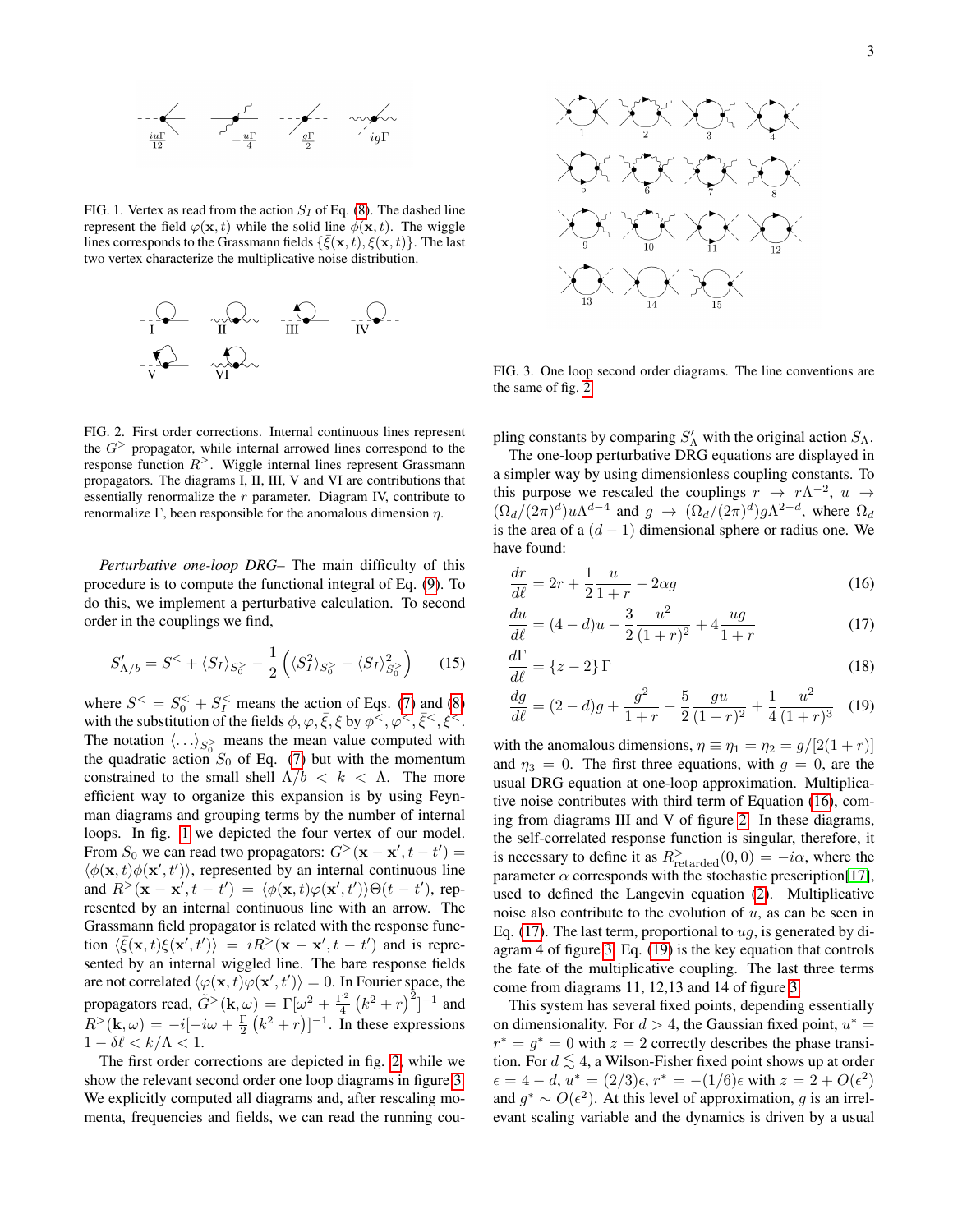additive noise stochastic process. We have checked that this behavior remains the same at  $O(\epsilon^2)$  thus, we recover the well known results of Ref. [\[9\]](#page-3-10). However, at  $d = 2$  the dynamical behavior completely changes its character. In this case,  $q$  is no longer irrelevant but turns out to be *marginally relevant*. The flux gets away from its additive value, even in the case of having an initial value  $g = 0$ . We have found a novel fixed naving an initial value  $g = 0$ . We have found a novel fixed<br>point  $r^* = [\alpha ( -4\alpha - 3\sqrt{21} + 17) + 2(\sqrt{21} + 3)]/(4(\alpha \begin{array}{rcl}\n\text{point } t & = [\alpha ( -4\alpha - 3\sqrt{21 + 11}) + 2(\sqrt{21 + 3})]/(4(\alpha - 6)\alpha - 48), u^* & = [\alpha ( [49 + 11\sqrt{21}]\alpha + 32\sqrt{21 + 168}) + \frac{1}{2} \sqrt{21 + 168} \end{array}$  $36\sqrt{21} + 84]/[2((\alpha - 6)\alpha - 12)^2], g^* = [-\alpha + \sqrt{21} +$  $3]$ <sup>-1</sup>. The position of this fixed point is weakly dependent on the stochastic prescription  $\alpha$ . In the Stratonovich prescription,  $\alpha = 1/2$ , the fixed point is located at  $r^* =$  $-0.268$ ,  $u^* = 0.991$  and  $g^* = 0.141$ . Linearizing the DRG equations around this fixed point, we have one repulsive and two attractive directions defined by the eigenvalues  $y = \{2, -6.002, -1.926\}$ , with the corresponding normalized eigenvectors  $v_1 = \{0.594, 0.804, 0\}, v_2 =$  ${0.142, -0.915, 0.377}$  e  $v_3 = {-0.119, 0.949, 0.290}.$ These results are more easily visualized in figure [4,](#page-4-0) where we show the DRG flux obtained by numerically solving equa-tions [\(16\)](#page-2-3)-[\(19\)](#page-2-5). The relevant eigenvalue  $y = 2$  as well as the anomalous dimension  $\eta = 2/(3\sqrt{21} + 7)$  do not depend on α.

*Summary and discussions.* We have built up and solved the DRG equations of a real scalar field with quartic interactions whose dynamics is driven by a general overdamped Langevin equation. The DRG transformation generates couplings that modify the distribution probability of the stochastic process. In particular, multiplicative noise processes are generated by integrating out higher momentum degrees of freedom. The main result of the letter is that, at  $d = 2$ , multiplicative couplings are *marginally relevant*, driven the DRG flux to a novel fixed point dominated by a not trivial multiplicative noise process. The zeroes of the  $\beta$ -function explicitly depend on the stochastic prescription. However, and most importantly, the critical exponent  $\nu = 1/2$  and the anomalous dimension  $\eta \sim 0.096$  do not depend on the value of  $\alpha$ . This means that dynamical evolutions driven by different stochastic prescriptions are in the same universality class. It is worth noting that, at one-loop level, the anomalous dimension enters the fields  $\phi$  and  $\varphi$  with different sign. This fact produces non trivial power law decay of  $\langle \phi \phi \rangle$  correlations, however it does not modify the asymptotic behavior of the response function  $\langle \phi \varphi \rangle$ . This fact is modified at two loop level, in which  $\eta_1 \neq \eta_2$ .

At this point, some caveats are in order. Perturbation theory is not a quite controlled approximation in two-dimensions. Even though we expect substantial corrections in the position of the fixed points and the critical exponents, we strongly believe that the existence of the multiplicative noise fixed point and the topology of the DRG flux is robust. We have computed two-loop corrections to the DRG equations and have found similar qualitative results. We will present details of this calculation elsewhere. Moreover, several exhaustive calculations of the equilibrium RG in  $d = 2$ , up to five loops approximation[\[19](#page-3-19)[–21\]](#page-3-20) further support this claim. In order to get a deeper understanding on the fate of the multiplicative dynamical fixed point at higher orders and to precisely compute critical exponents, it could be interesting to implement a non-perturbative approach to the DRG[\[22\]](#page-3-21).

The Brazilian agencies, *Fundac¸ao de Amparo ˜ a Pesquisa ` do Estado do Rio de Janeiro* (FAPERJ), *Conselho Nacional de Desenvolvimento Cient´ıfico e Tecnologico ´* (CNPq) and Coordenação de Aperfeicoamento de Pessoal de Nível Supe*rior* (CAPES) - Finance Code 001, are acknowledged for partial financial support. NS was partially supported by a PhD Fellowship from CAPES.

<span id="page-3-0"></span>∗ [nathanosilvano@gmail.com](mailto:nathanosilvano@gmail.com )

- <span id="page-3-1"></span>† [daniel.barci@gmail.com](mailto:daniel.barci@gmail.com)
- <span id="page-3-2"></span>[1] A. Cavagna, L. Di Carlo, I. Giardina, L. Grandinetti, T. S. Grigera, and G. Pisegna, Phys. Rev. Lett. 123[, 268001 \(2019\).](https://doi.org/ 10.1103/PhysRevLett.123.268001)
- <span id="page-3-3"></span>[2] Riccardo Ben Alì Zinati and Charlie Duclut and Saeed Mahdisoltani and Andrea Gambassi and Ramin Golestanian, (2021), [arXiv:2111.08508 \[cond-mat.stat-mech\].](http://arxiv.org/abs/2111.08508)
- <span id="page-3-4"></span>[3] H.-K. Janssen, M. Müller, and O. Stenull, [Phys. Rev. E](https://doi.org/10.1103/PhysRevE.70.026114)  $70$ , [026114 \(2004\).](https://doi.org/10.1103/PhysRevE.70.026114)
- <span id="page-3-5"></span>[4] D. C. Cabra, M. D. Grynberg, P. C. W. Holdsworth, A. Honecker, P. Pujol, J. Richter, D. Schmalfuß, and J. Schulenburg, Phys. Rev. B 71[, 144420 \(2005\).](https://doi.org/ 10.1103/PhysRevB.71.144420)
- <span id="page-3-6"></span>[5] D. L. Bergman, R. Shindou, G. A. Fiete, and L. Balents, [Phys.](https://doi.org/10.1103/PhysRevLett.96.097207) Rev. Lett. 96[, 097207 \(2006\).](https://doi.org/10.1103/PhysRevLett.96.097207)
- <span id="page-3-7"></span>[6] B. Hsu and E. Fradkin, Phys. Rev. B 87[, 085102 \(2013\).](https://doi.org/10.1103/PhysRevB.87.085102)
- <span id="page-3-8"></span>[7] S. V. Isakov, P. Fendley, A. W. W. Ludwig, S. Trebst, and M. Troyer, Phys. Rev. B 83[, 125114 \(2011\).](https://doi.org/ 10.1103/PhysRevB.83.125114)
- <span id="page-3-9"></span>[8] R. Bausch, H. K. Janssen, and H. Wagner, Zeitschrift für [Physik B Condensed Matter](https://doi.org/10.1007/BF01312880) 24, 113 (1976).
- <span id="page-3-10"></span>[9] P. C. Hohenberg and B. I. Halperin, [Rev. Mod. Phys.](https://doi.org/10.1103/RevModPhys.49.435) 49, 435 [\(1977\).](https://doi.org/10.1103/RevModPhys.49.435)
- <span id="page-3-11"></span>[10] J. L. Cardy, *[Scaling and renormalization in statistical physics](https://cds.cern.ch/record/318508)*, Cambridge lecture notes in physics (Cambridge Univ. Press, Cambridge, 1996).
- <span id="page-3-12"></span>[11] N. G. van Kampen, *Stochastic Processes in Physics and Chemistry* (Elsevier, London, UK, 2007).
- <span id="page-3-13"></span>[12] K. G. Wilson and M. E. Fisher, [Phys. Rev. Lett.](https://doi.org/10.1103/PhysRevLett.28.240) **28**, 240 (1972).
- <span id="page-3-14"></span>[13] Z. G. Arenas and D. G. Barci, *Phys. Rev. E* **85**[, 041122 \(2012\).](https://doi.org/10.1103/PhysRevE.85.041122)
- <span id="page-3-15"></span>[14] P. C. Martin, E. D. Siggia, and H. A. Rose, [Phys. Rev. A](https://doi.org/10.1103/PhysRevA.8.423) 8, 423 [\(1973\).](https://doi.org/10.1103/PhysRevA.8.423)
- [15] H.-K. Janssen, Zeitschrift für Physik B: Condensed Matter 23, [377 \(1976\).](https://doi.org/10.1007/BF01316547)
- <span id="page-3-16"></span>[16] de Dominicis, J. Physique Coll. **37**, 377 (1976).
- <span id="page-3-17"></span>[17] Z. G. Arenas and D. G. Barci, [Journal of Statistical Mechanics:](http://stacks.iop.org/1742-5468/2012/i=12/a=P12005) [Theory and Experiment](http://stacks.iop.org/1742-5468/2012/i=12/a=P12005) 2012, P12005 (2012).
- <span id="page-3-18"></span>[18] M. V. Moreno, Z. G. Arenas, and D. G. Barci, [Phys. Rev. E](https://doi.org/10.1103/PhysRevE.91.042103) 91, [042103 \(2015\).](https://doi.org/10.1103/PhysRevE.91.042103)
- <span id="page-3-19"></span>[19] G. A. Baker, B. G. Nickel, and D. I. Meiron, [Phys. Rev. B](https://doi.org/10.1103/PhysRevB.17.1365) 17, [1365 \(1978\).](https://doi.org/10.1103/PhysRevB.17.1365)
- [20] E. V. Orlov and A. I. Sokolov, [Physics of the Solid State](https://doi.org/10.1134/1.1324056) 42, [2151 \(2000\).](https://doi.org/10.1134/1.1324056)
- <span id="page-3-20"></span>[21] A. I. Sokolov, [Journal of Physical Studies](https://doi.org/10.30970/jps.10.351) 10, 351 (2006).
- <span id="page-3-21"></span>[22] N. Dupuis, L. Canet, A. Eichhorn, W. Metzner, J. Pawlowski, M. Tissier, and N. Wschebor, [Physics Reports](https://doi.org/ https://doi.org/10.1016/j.physrep.2021.01.001) 910, 1 (2021).